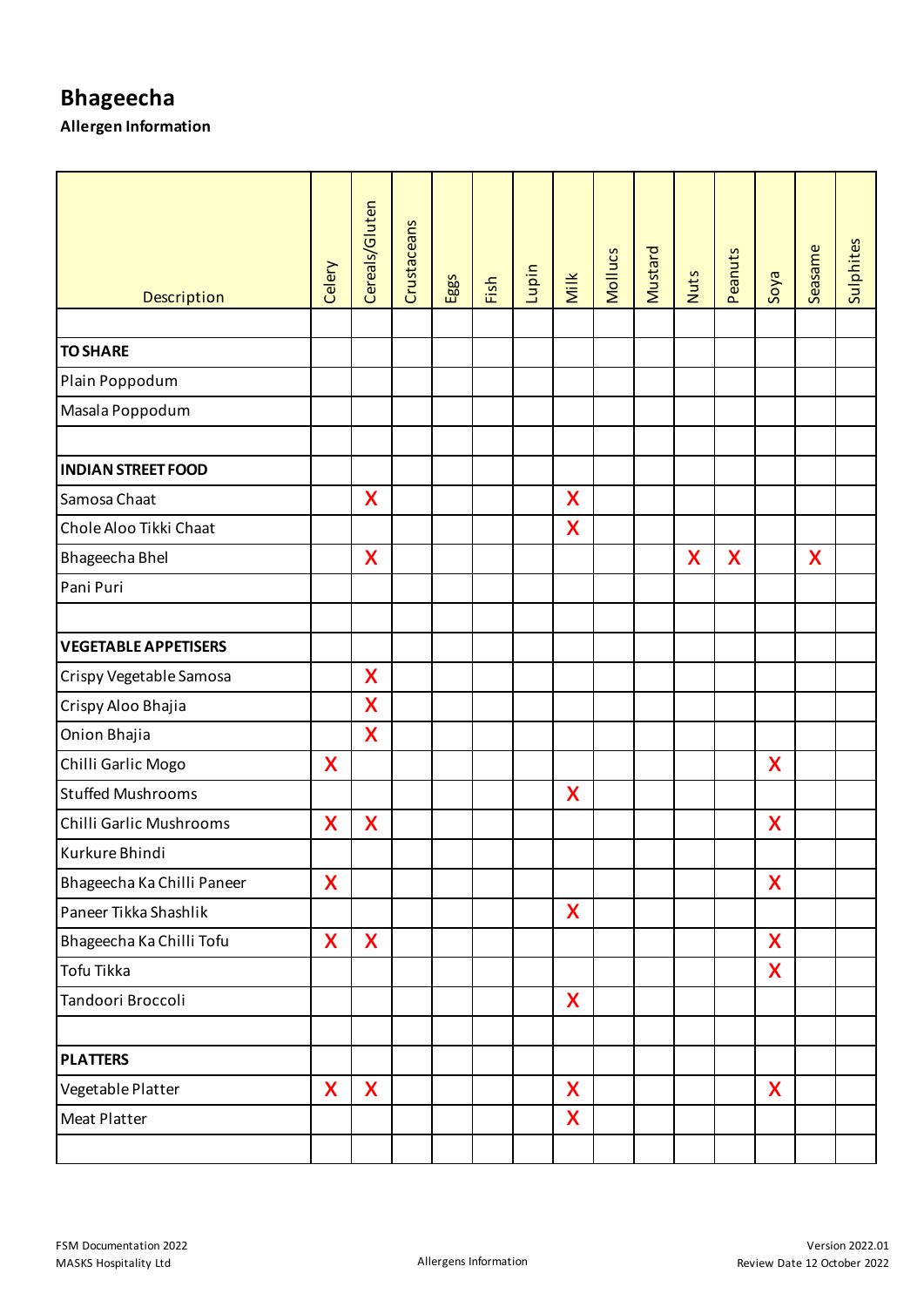| Description                       | Celery | Cereals/Gluten     | Crustaceans | Eggs | Fish         | Lupin | Milk               | <b>Mollucs</b> | Mustard | Nuts | Peanuts | Soya | Seasame | Sulphites |
|-----------------------------------|--------|--------------------|-------------|------|--------------|-------|--------------------|----------------|---------|------|---------|------|---------|-----------|
|                                   |        |                    |             |      |              |       |                    |                |         |      |         |      |         |           |
| <b>MEAT &amp; FISH APPETISERS</b> |        |                    |             |      |              |       |                    |                |         |      |         |      |         |           |
| Jeera Chicken                     |        |                    |             |      |              |       |                    |                |         |      |         |      |         |           |
| Nawabi Chicken Tikka              |        |                    |             |      |              |       | X                  |                |         |      |         |      |         |           |
| Tandoori Chicken                  |        |                    |             |      |              |       | X                  |                |         |      |         |      |         |           |
| Koyle Se Pake Chicken Wings       |        |                    |             |      |              |       | X                  |                |         |      |         |      |         |           |
| Chilli Chicken                    | X      | X                  |             | X    |              |       |                    |                |         |      |         | X    |         |           |
| Lamb Sheekh Kebab                 |        |                    |             |      |              |       | X                  |                |         |      |         |      |         |           |
| Tandoori Lamb Chops               |        |                    |             |      |              |       | X                  |                |         |      |         |      |         |           |
| Lamb Samosa                       |        |                    |             |      |              |       |                    |                |         |      |         |      |         |           |
| Fish Amritsari                    |        |                    |             |      | X            |       |                    |                |         |      |         |      |         |           |
| Dill Salmon Tikka                 |        |                    |             |      | X            |       | X                  |                | X       |      |         |      |         |           |
| Achari Jumbo King Prawns          |        |                    | X           |      |              |       | X                  |                | X       |      |         |      |         |           |
| Green Peppercorn Duck             |        |                    |             |      |              |       |                    |                |         |      |         |      |         |           |
| <b>SIGNATURE DISHES</b>           |        |                    |             |      |              |       |                    |                |         |      |         |      |         |           |
| Tandoori Seabass                  |        |                    |             |      | $\mathsf{X}$ |       | X                  |                | X       |      |         |      |         |           |
| Macchi Masala                     |        |                    |             |      | X            |       |                    |                |         |      |         |      |         |           |
| Nihari Lamb Shank                 |        |                    |             |      |              |       |                    |                |         |      |         |      |         |           |
| Desi Chicken                      |        |                    |             |      |              |       |                    |                |         |      |         |      |         |           |
| Punjabi Kadhi                     |        | $\mathsf{X}% _{0}$ |             |      |              |       | $\boldsymbol{X}$   |                |         |      |         |      |         |           |
| Malai Kofta                       |        |                    |             |      |              |       | $\mathsf{X}% _{0}$ |                |         | X    |         |      |         |           |
|                                   |        |                    |             |      |              |       |                    |                |         |      |         |      |         |           |
|                                   |        |                    |             |      |              |       |                    |                |         |      |         |      |         |           |
|                                   |        |                    |             |      |              |       |                    |                |         |      |         |      |         |           |
|                                   |        |                    |             |      |              |       |                    |                |         |      |         |      |         |           |
|                                   |        |                    |             |      |              |       |                    |                |         |      |         |      |         |           |
|                                   |        |                    |             |      |              |       |                    |                |         |      |         |      |         |           |
|                                   |        |                    |             |      |              |       |                    |                |         |      |         |      |         |           |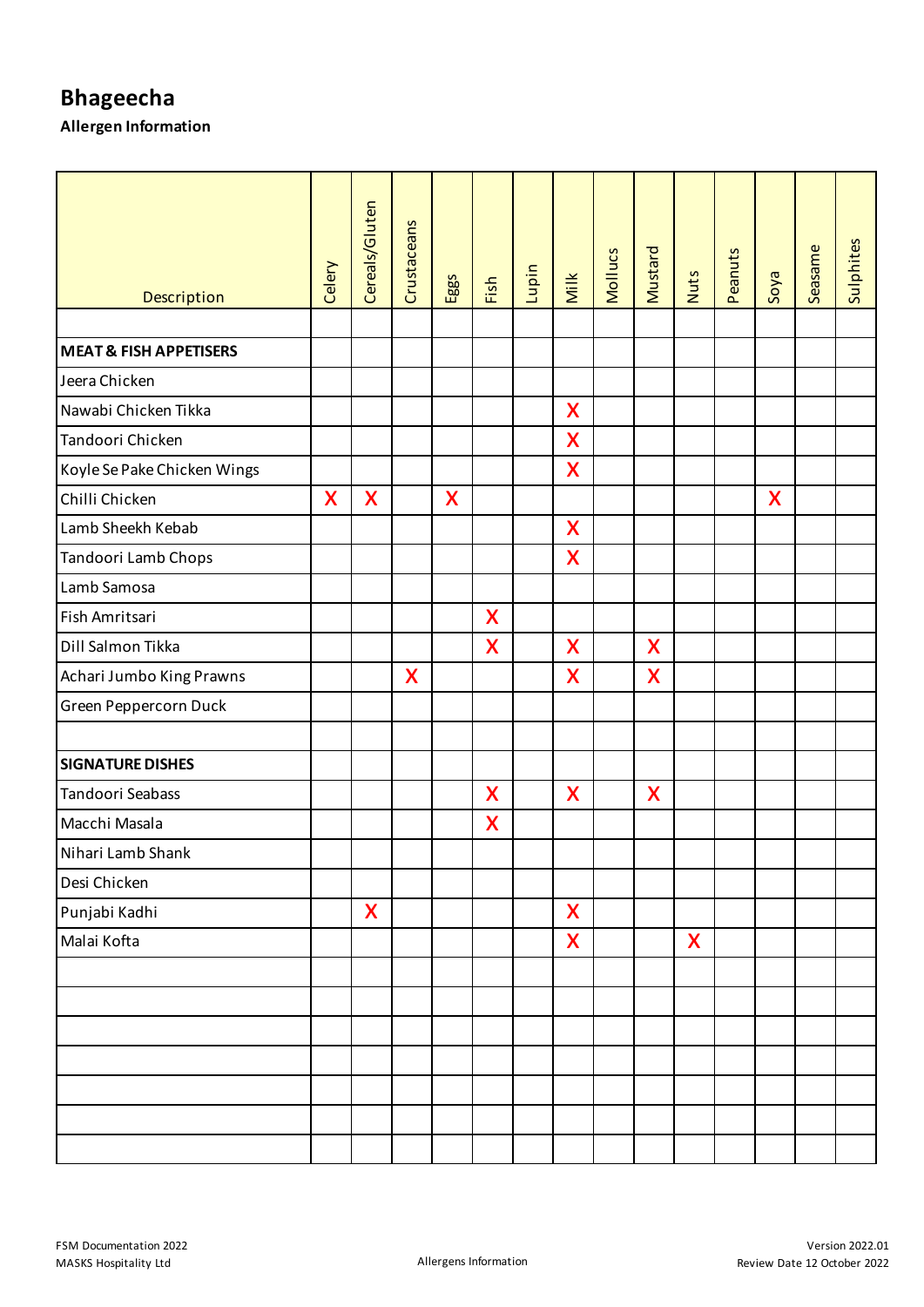| Description                        | Celery | Cereals/Gluten | Crustaceans | Eggs | Fish         | Lupin | Milk                      | Mollucs | Mustard | <b>Nuts</b> | Peanuts | Soya                      | Seasame | Sulphites |
|------------------------------------|--------|----------------|-------------|------|--------------|-------|---------------------------|---------|---------|-------------|---------|---------------------------|---------|-----------|
|                                    |        |                |             |      |              |       |                           |         |         |             |         |                           |         |           |
| <b>VEGETARIAN MAIN COURSE</b>      |        |                |             |      |              |       |                           |         |         |             |         |                           |         |           |
| Bombay Aloo                        |        |                |             |      |              |       |                           |         |         |             |         |                           |         |           |
| Aloo Baingan                       |        |                |             |      |              |       |                           |         |         |             |         |                           |         |           |
| Amritsari Channa Masala            |        |                |             |      |              |       |                           |         |         |             |         |                           |         |           |
| Purani Dehli Paneer Mattar         |        |                |             |      |              |       | X                         |         |         |             |         |                           |         |           |
| Paneer Tikka Masala                |        |                |             |      |              |       | X                         |         |         |             |         |                           |         |           |
| Saag Paneer                        |        |                |             |      |              |       | X                         |         |         |             |         |                           |         |           |
| Bhindi Singhada                    |        |                |             |      |              |       |                           |         |         |             |         |                           |         |           |
| Methi Corn Masala                  |        |                |             |      |              |       |                           |         |         |             |         |                           |         |           |
| Soya Special Keema                 |        |                |             |      |              |       |                           |         |         |             |         | $\boldsymbol{\mathsf{X}}$ |         |           |
| Karahi Tofu                        |        |                |             |      |              |       |                           |         |         |             |         | X                         |         |           |
| Tarka Dhal                         |        |                |             |      |              |       |                           |         |         |             |         |                           |         |           |
| Dhal Makhni                        |        |                |             |      |              |       | X                         |         |         |             |         |                           |         |           |
|                                    |        |                |             |      |              |       |                           |         |         |             |         |                           |         |           |
| <b>MEAT &amp; FISH MAIN COURSE</b> |        |                |             |      |              |       |                           |         |         |             |         |                           |         |           |
| Chicken Makhani                    |        |                |             |      |              |       | X                         |         |         |             |         |                           |         |           |
| Karahi Chicken                     |        |                |             |      |              |       |                           |         |         |             |         |                           |         |           |
| Chicken Lababdar                   |        |                |             |      |              |       | $\boldsymbol{\mathsf{X}}$ |         |         |             |         |                           |         |           |
| Chicken Dhansak                    |        |                |             |      |              |       |                           |         |         |             |         |                           |         |           |
| Methi Murgh Mirch Masala           |        |                |             |      |              |       |                           |         |         |             |         |                           |         |           |
| Chicken Korma                      |        |                |             |      |              |       | X                         |         |         | X           |         |                           |         |           |
| Lamb Roganjosh                     |        |                |             |      |              |       |                           |         |         |             |         |                           |         |           |
| Shimla Mirch Karahi Lamb           |        |                |             |      |              |       |                           |         |         |             |         |                           |         |           |
| Kerela Fish Moilee                 |        |                |             |      | $\mathsf{X}$ |       |                           |         |         |             |         |                           |         |           |
| Goa King Prawn Curry               |        |                | X           |      |              |       |                           |         |         |             |         |                           |         |           |
|                                    |        |                |             |      |              |       |                           |         |         |             |         |                           |         |           |
|                                    |        |                |             |      |              |       |                           |         |         |             |         |                           |         |           |
|                                    |        |                |             |      |              |       |                           |         |         |             |         |                           |         |           |